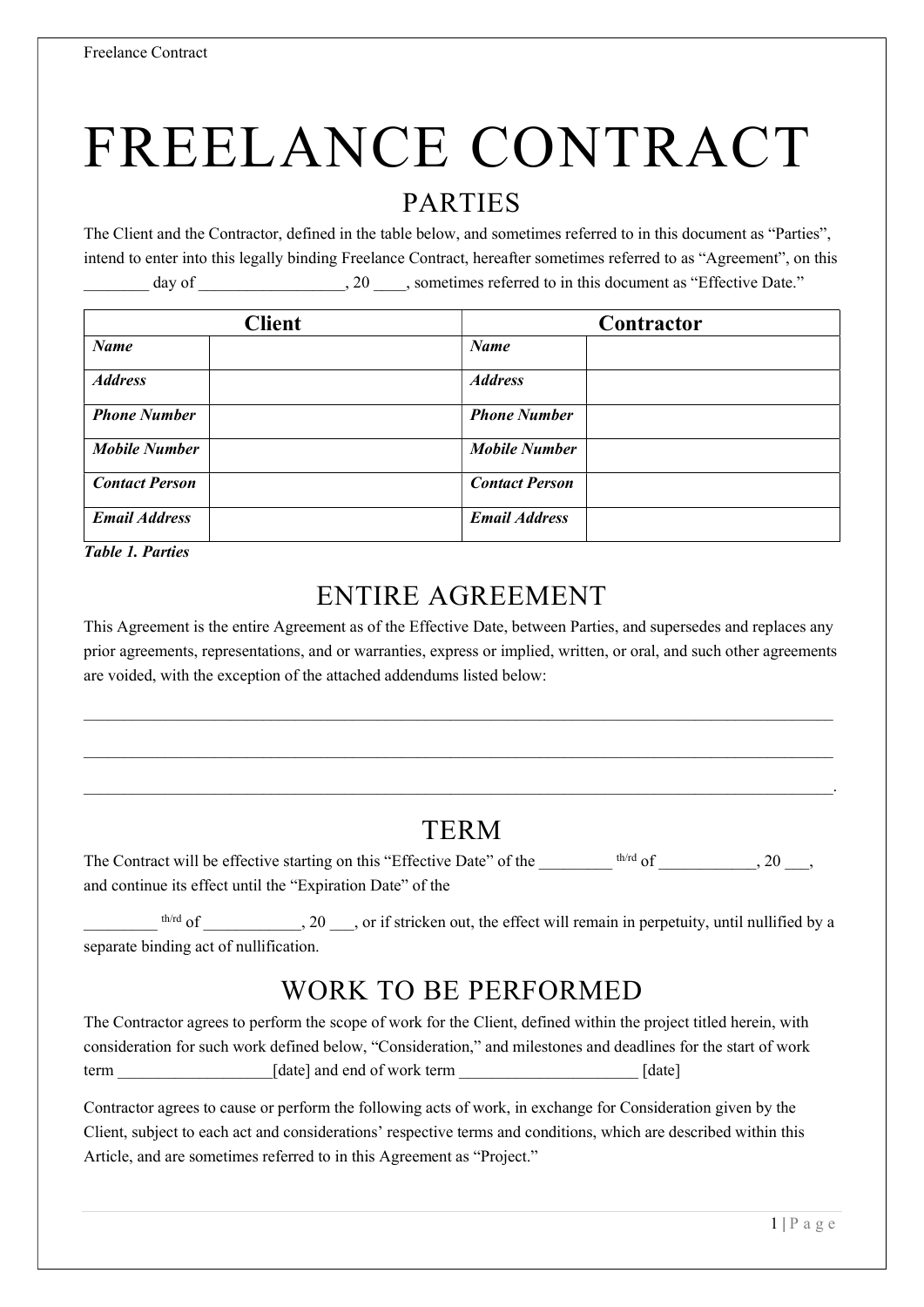| Freelance Contract                     |
|----------------------------------------|
|                                        |
| The project description is as follows: |
|                                        |
|                                        |
|                                        |
|                                        |
|                                        |
|                                        |
|                                        |
|                                        |
|                                        |
|                                        |

The following tasks, milestones, and schedule are included within the duties of the contractor. Without which, the Considerations may not be issued, in whole or in part, by the Client to Contractor.

| <b>Task</b> | <b>Completion Criteria</b> | <b>Start Date - End Date</b> |
|-------------|----------------------------|------------------------------|
|             |                            |                              |
|             |                            |                              |
|             |                            |                              |
|             |                            |                              |
|             |                            |                              |
|             |                            |                              |
|             |                            |                              |
|             |                            |                              |
|             |                            |                              |
|             |                            |                              |

# CONSIDERATION

In exchange for the completion of tasks defined herein "Contractor's Duties," the following considerations are offered by the Client to Contractor. Each Consideration may be contingent upon reaching a particular milestone as defined below, and one option may be selected only with a check mark to be valid.

[ ] ITEMIZED FEE: If elected, Client agrees to pay itemized fee as a retainer applied to acts performed by Contractor as follows:

| Item Consideration | <b>Contingent upon Milestone (if any)</b> |
|--------------------|-------------------------------------------|
|                    |                                           |
|                    |                                           |
|                    |                                           |
|                    |                                           |
|                    |                                           |
|                    |                                           |
|                    |                                           |
|                    |                                           |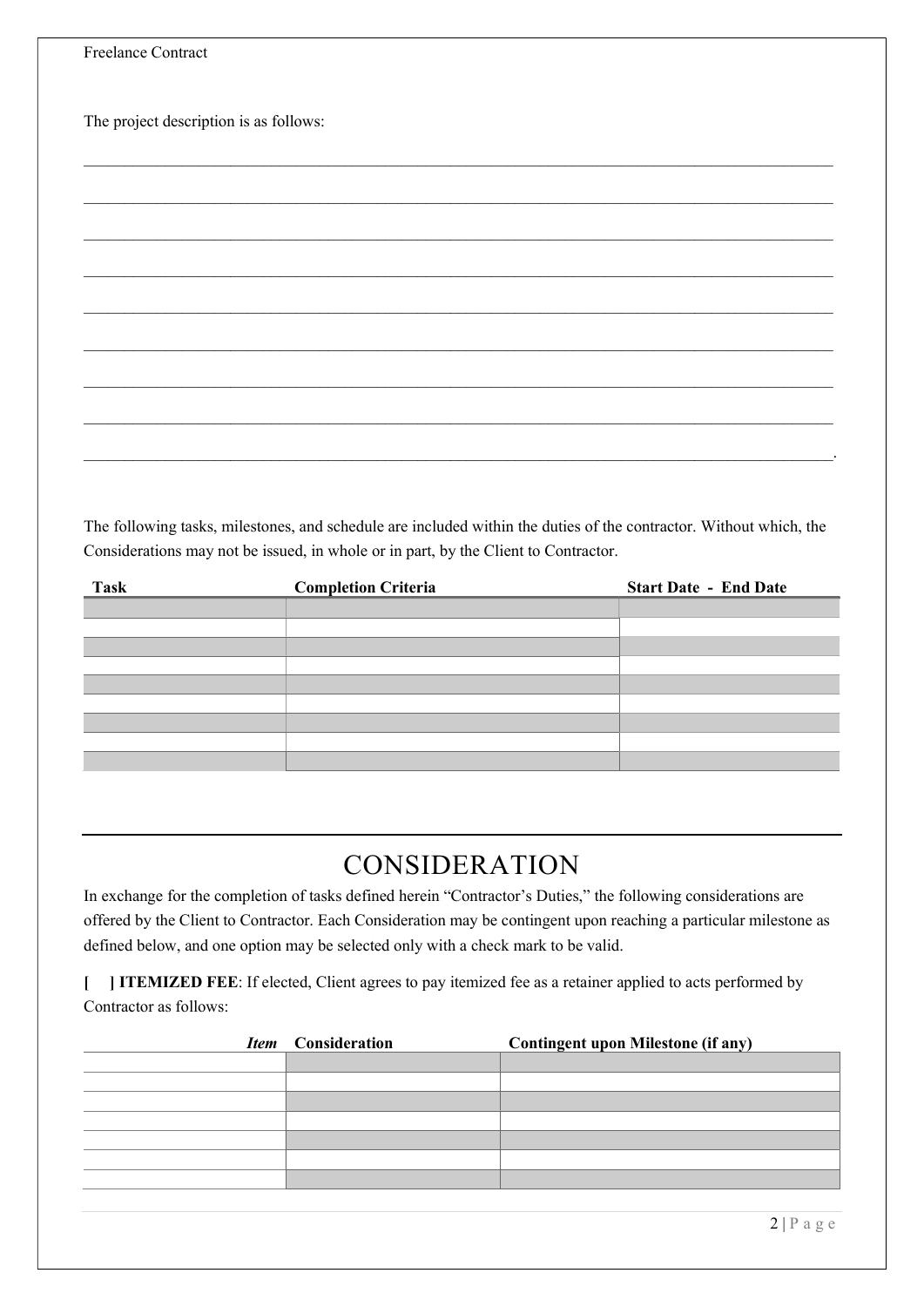| <b>Freelance Contract</b>                                                          |               |                                              |  |  |
|------------------------------------------------------------------------------------|---------------|----------------------------------------------|--|--|
|                                                                                    |               |                                              |  |  |
|                                                                                    |               |                                              |  |  |
|                                                                                    |               |                                              |  |  |
| OR,                                                                                |               |                                              |  |  |
| FLAT FEE. If elected, Client agrees to pay a flat fee of                           |               |                                              |  |  |
| as a retainer applied to the acts performed by                                     |               |                                              |  |  |
| Contractor;                                                                        |               |                                              |  |  |
| OR,                                                                                |               |                                              |  |  |
| HYBRID FEE. If elected, Client agrees to pay a hybrid fee, including a flat fee of |               |                                              |  |  |
|                                                                                    |               | _, and itemized additional considerations as |  |  |
| follows:                                                                           |               |                                              |  |  |
| <b>Item</b>                                                                        | Consideration | <b>Contingent upon Milestone (if any)</b>    |  |  |
|                                                                                    |               |                                              |  |  |
|                                                                                    |               |                                              |  |  |
|                                                                                    |               |                                              |  |  |
|                                                                                    |               |                                              |  |  |
|                                                                                    |               |                                              |  |  |
|                                                                                    |               |                                              |  |  |
| J FORMULA FEE. The Fee is calculated using the following formula:                  |               |                                              |  |  |

 $\mathcal{L}_\mathcal{L} = \mathcal{L}_\mathcal{L}$ 

 $\mathcal{L}_\mathcal{L} = \mathcal{L}_\mathcal{L} = \mathcal{L}_\mathcal{L} = \mathcal{L}_\mathcal{L} = \mathcal{L}_\mathcal{L} = \mathcal{L}_\mathcal{L} = \mathcal{L}_\mathcal{L} = \mathcal{L}_\mathcal{L} = \mathcal{L}_\mathcal{L} = \mathcal{L}_\mathcal{L} = \mathcal{L}_\mathcal{L} = \mathcal{L}_\mathcal{L} = \mathcal{L}_\mathcal{L} = \mathcal{L}_\mathcal{L} = \mathcal{L}_\mathcal{L} = \mathcal{L}_\mathcal{L} = \mathcal{L}_\mathcal{L}$ 

 $\mathcal{L}_\mathcal{L} = \mathcal{L}_\mathcal{L}$ 

 $\mathcal{L}_\mathcal{L} = \mathcal{L}_\mathcal{L}$ 

, the state of the state of the state of  $\mathcal{L}_1$ 

with the total amount: \_\_\_\_\_\_\_\_\_\_\_\_\_\_\_\_\_\_\_\_\_\_\_\_\_\_\_\_\_\_\_\_\_\_\_\_\_\_\_\_\_\_\_\_\_\_\_\_\_\_\_\_\_\_\_\_\_\_\_\_\_\_\_\_\_\_\_\_\_\_\_\_\_\_.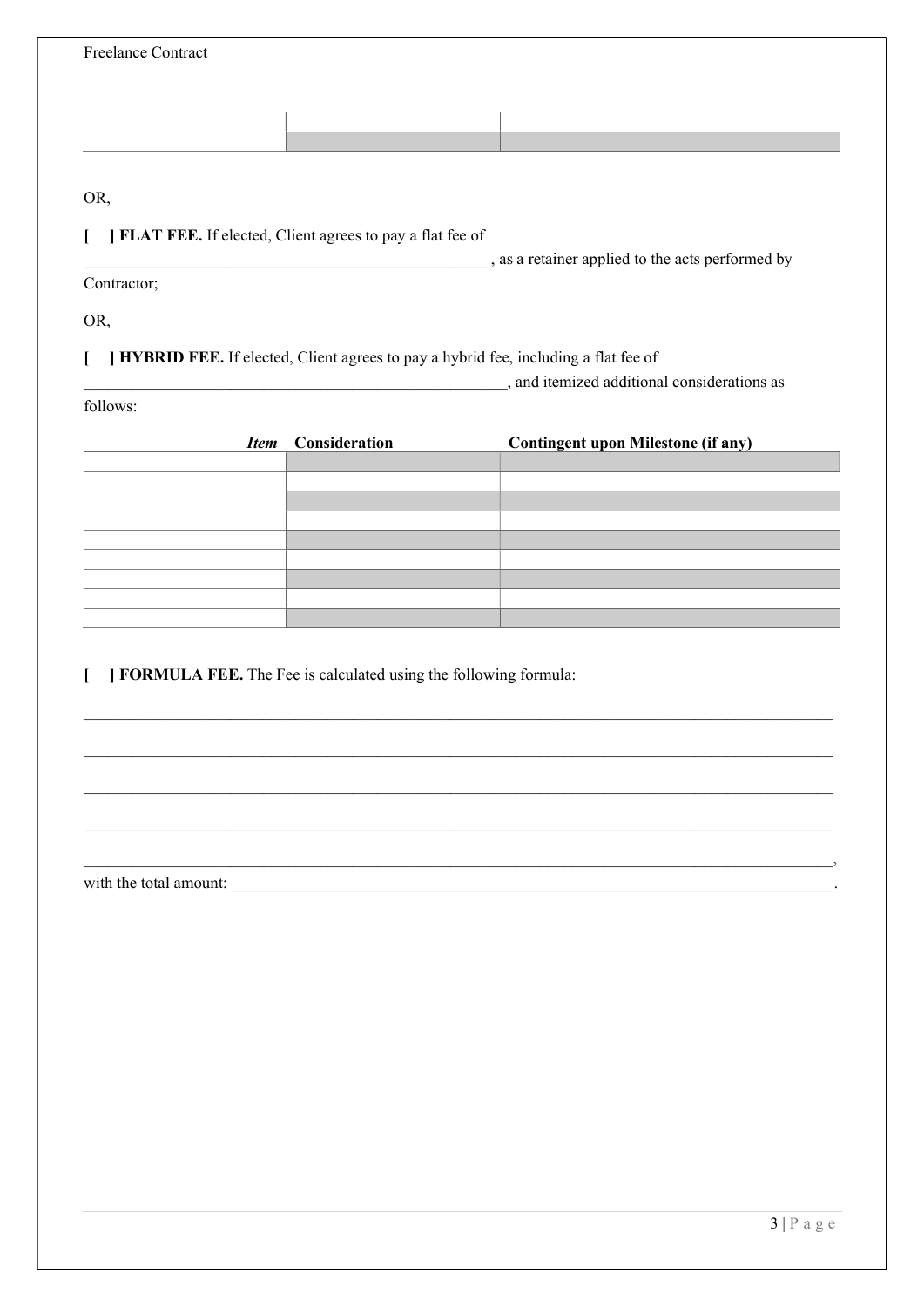# QUALIFICATIONS

The list of KPIs, certifications, standards, or other success criteria that are applied to the Services, which are used to factor into the Formula Fee, or de fine services as complete or incomplete are:

## COSTS

[ ] COSTS EXCLUDED FROM FEE. Additional costs, including but not limited to: Shipping and postage, copy and shredding, transcription, notary services, translation services, filing fees, travel expenses, phone bills, courier fees, database access fees, software license fees, or other "out-of-pocket" expenses will be billed to the Client separately. Client Agrees to pay these fees subject to the following terms:

[ ] COSTS INCLUDED IN FEE. All Out-of-Pocket expenses not listed in the Fee Formula, but required to accomplish the Services, will not be charged to the Client, and Contractor agrees to pay any reasonable expenses, subject to the following terms:

 $\mathcal{L}_\mathcal{L} = \mathcal{L}_\mathcal{L} = \mathcal{L}_\mathcal{L} = \mathcal{L}_\mathcal{L} = \mathcal{L}_\mathcal{L} = \mathcal{L}_\mathcal{L} = \mathcal{L}_\mathcal{L} = \mathcal{L}_\mathcal{L} = \mathcal{L}_\mathcal{L} = \mathcal{L}_\mathcal{L} = \mathcal{L}_\mathcal{L} = \mathcal{L}_\mathcal{L} = \mathcal{L}_\mathcal{L} = \mathcal{L}_\mathcal{L} = \mathcal{L}_\mathcal{L} = \mathcal{L}_\mathcal{L} = \mathcal{L}_\mathcal{L}$ 

# INTELLECTUAL PROPERTY

IP and "Confidential Information" means the information which is shared from the Client to the Contractor, which may have commercial value, and is either (a) technical details including patents, copyrights, trade secrets, processes, instructions, software programs, algorithms, designs, or similar information, and related to the current, future, or proposed products or services of the Client; or (b) non-technical information relating to products, for example:

(i) Pricing, profit margins, marketing plans or strategies;

\_\_\_\_\_\_\_\_\_\_\_\_\_\_\_\_\_\_\_\_\_\_\_\_\_\_\_\_\_\_\_\_\_\_\_\_\_\_\_\_\_\_\_.

- (ii) Financial details of the Client, its affiliates or partners;
- (iii) Supplier lists, vendors, client lists, data, sales, or marketing plans;
- (iv) Future business plans or project lists, and internal communications;

Or, any other information which has been marked "Confidential" or "Proprietary," such as with a watermark, title, folder designation, or footnote/footer.

# [ ] CONFIDENTIALITY

If a check is marked in the box the left of the word "Confidentiality", then Parties elect that this Agreement, its terms, existence, parties, and all provisions and communications regarding this Agreement are deemed confidential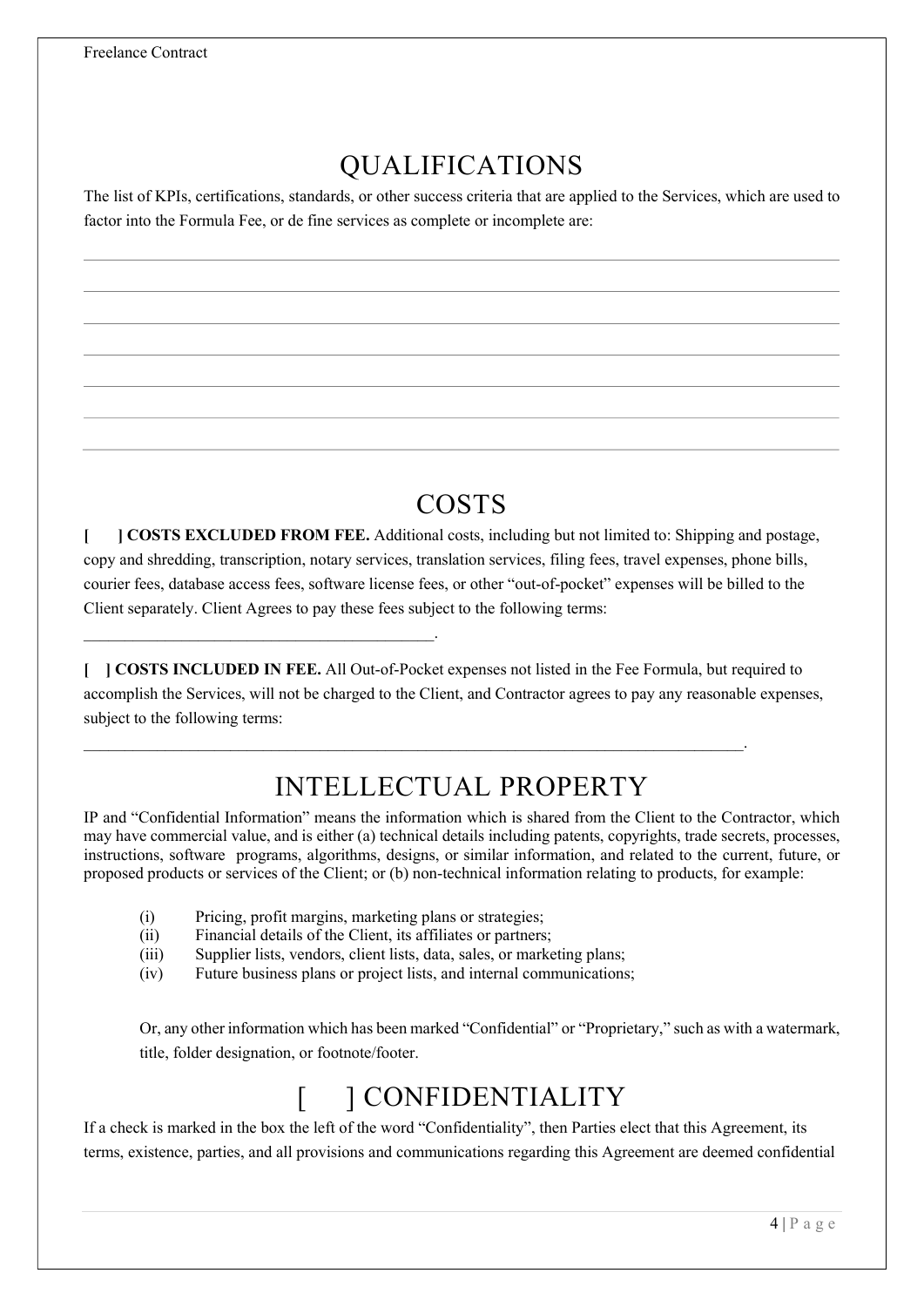and protected from disclosure. Parties agree not to speak of, make copies of, share, or otherwise distribute any information regarding, including but not limited to confirming the existence of this agreement.

The Client will not at any time disclose information which is proprietary or confidential, belonging to the Contractor. The Client will use reasonable discretion and make a good faith attempt to protect any confidential information owned by the Contractor from accidental disclosure. Upon written request from the Contractor, the Client will provide all records, notes, or other documentation which reasonably may contain said confidential information belonging to the Contractor.

#### TERMINATION

WITHOUT CAUSE. Client may terminate this agreement without cause, if the notice for said termination is delivered to Contractor days before Termination.

WITH CAUSE. Client may terminate this agreement with cause, if the notice for said termination is delivered to Contractor days before Termination.

Damages: liquid damages that constitute a breach.

NOTICE COMMUNICATION PROCEDURE. Notices Shall be deemed delivered if sent in writing to the Address listed in "Parties," and shall be sent as soon as possible within reason. Parties accept notices in paper form or by email to the address listed in Article 1. The delivery date shall be the date sent, defined by SMTP server receipt timestamp in the case of email, or by postmark.

CHANGE OF MATERIALS. Contractor will notify Client within \_\_\_\_ Business days of any change bill of material estimates, third-party costs and incidental costs. Approval of changes shall be made in writing and signed by both parties as an addendum to this Contract.

QUALIFICATIONS. Contractor will notify Client as soon as possible once Contractor becomes reasonably notified or otherwise aware that qualifications presented will lapse during the Term of this Agreement.

## NONWAIVER

Failure of Parties to insist upon strict performance of the terms, covenants, and conditions herein contained, or to exercise rights implied or expressed within this Agreement shall not be deemed a waiver of any Parties' rights or remedies herein, or any prior or subsequent rights or remedies.

# SEVERABILITY

Any provisions of this Agreement that are found invalid, void, or unenforceable by a court of law in the Governing Jurisdiction shall not preclude other provisions from remaining in-force.

Any alterations or improvements must be made in compliance with the laws of the Governing Jurisdiction, and any alterations or improvements which fail to comply with the laws of the Governing Jurisdiction shall not change the enforceability of the remainder of provisions of this Agreement.

Parties agree that, in the course of settling any disputes arising from any provision within this Contract, if the contract shall be read by entities within a court of law, that, if any part of this Contract is deemed unenforceable by law, then Parties intend to reduce the Contract by the minimum amount necessary to make the remainder of the Contract's parts enforceable.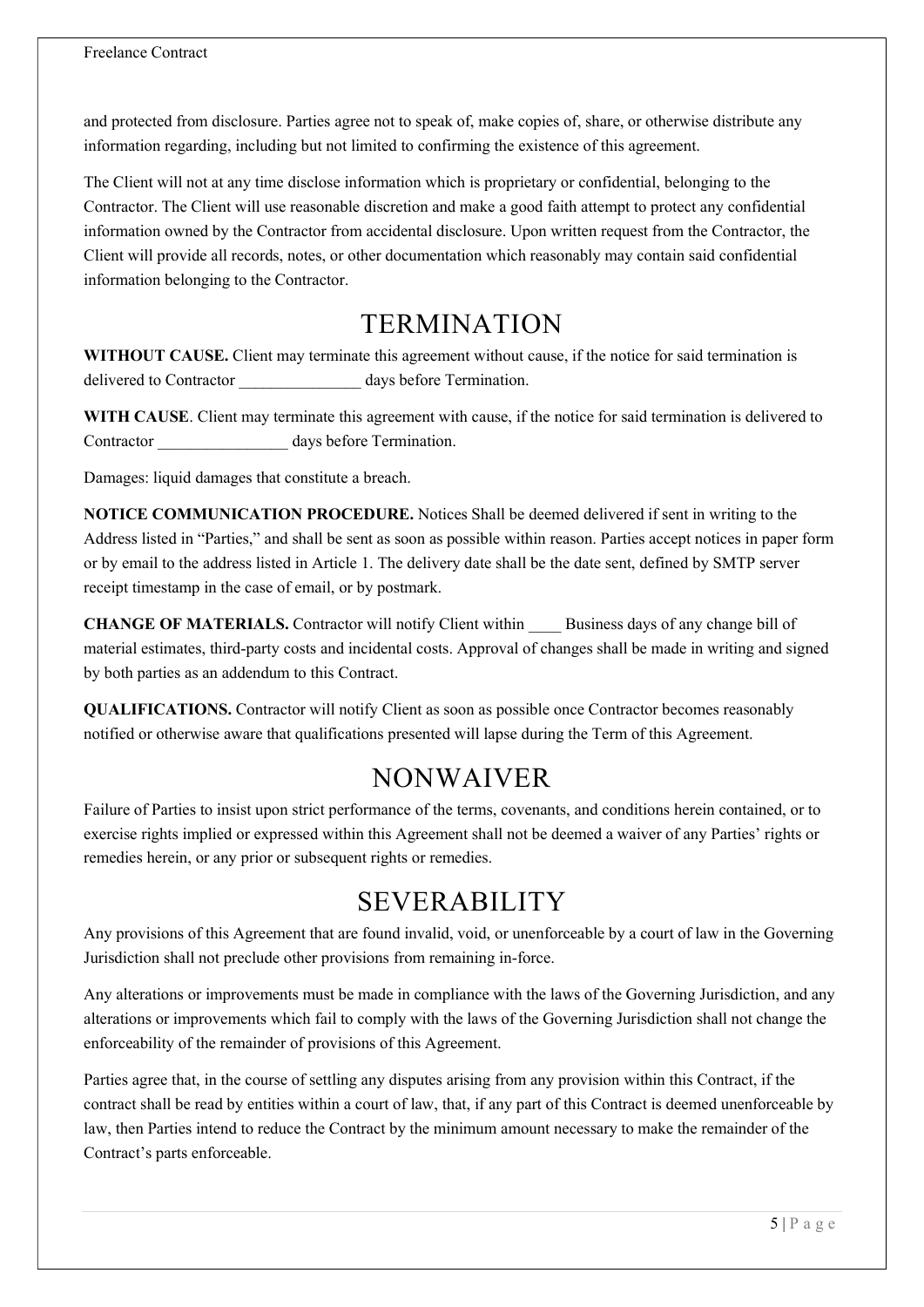# SURVIVABILITY

Clauses relating to confidentiality and non-disclosure shall survive the termination of this Agreement.

The receiving party is not responsible for the preservation of Confidentiality for IP which is disqualified from the status of Confidentiality. For example, IP is NOT qualified to be considered Confidential if the IP is:

- 1. publicly known at the time of disclosure or becomes publicly known without cause or fault due to the Receiving Party;
- 2. discovered by the Receiving Party before disclosure by the Disclosing Party;
- 3. converted to Non-Confidential status upon written approval by the Disclosing Party.

## SUBCONTRACTING

 $\mathcal{L}_\mathcal{L} = \mathcal{L}_\mathcal{L}$ 

 $\mathcal{L}_\mathcal{L} = \mathcal{L}_\mathcal{L}$ 

 $\_$  , and the set of the set of the set of the set of the set of the set of the set of the set of the set of the set of the set of the set of the set of the set of the set of the set of the set of the set of the set of th

[ ] If elected, Parties agree that Contractor may assign and/or subcontract work and acts defined in Project Articles within this Contract, including:

And excluding:

And if NOT ELECTED, Contractor may not assign and/or subcontract any work and acts defined in Project Articles within this Contract.

#### ASSIGNMENT

This Contract cannot be re-assigned without consent from all Parties. In the event of the dissolution or cessation of any entity's existence which was a Party to this Contract, the remaining party(ies) may terminate the contract and seek compensation or damages from the previous owners, parent organizations, investors, or other persons or Parties which have previously held ownership or control of the dissolved or ceased entity or its parents.

#### WARRANTIES

[ ] As-Is. The goods are not subject to any warranty, standard, or certification of any kind by the Company, except those warranties, standards, or certifications which are granted by Governing Law of this Contract.

[ ] Warranty Provided. Company Warrants that Goods conform to the following Standards, Certificates, and additional Provisions and Terms:

 $\mathcal{L}_\text{max} = \frac{1}{2} \sum_{i=1}^n \mathcal{L}_\text{max} = \frac{1}{2} \sum_{i=1}^n \mathcal{L}_\text{max} = \frac{1}{2} \sum_{i=1}^n \mathcal{L}_\text{max} = \frac{1}{2} \sum_{i=1}^n \mathcal{L}_\text{max} = \frac{1}{2} \sum_{i=1}^n \mathcal{L}_\text{max} = \frac{1}{2} \sum_{i=1}^n \mathcal{L}_\text{max} = \frac{1}{2} \sum_{i=1}^n \mathcal{L}_\text{max} = \frac{1}{2} \sum_{i=$ 

 $\mathcal{L}_\text{max}$ 

 $\mathcal{L}_\text{max}$ 

 $\_$  , and the set of the set of the set of the set of the set of the set of the set of the set of the set of the set of the set of the set of the set of the set of the set of the set of the set of the set of the set of th

 $\mathcal{L}_\text{max} = \frac{1}{2} \sum_{i=1}^n \mathcal{L}_\text{max} = \frac{1}{2} \sum_{i=1}^n \mathcal{L}_\text{max} = \frac{1}{2} \sum_{i=1}^n \mathcal{L}_\text{max} = \frac{1}{2} \sum_{i=1}^n \mathcal{L}_\text{max} = \frac{1}{2} \sum_{i=1}^n \mathcal{L}_\text{max} = \frac{1}{2} \sum_{i=1}^n \mathcal{L}_\text{max} = \frac{1}{2} \sum_{i=1}^n \mathcal{L}_\text{max} = \frac{1}{2} \sum_{i=$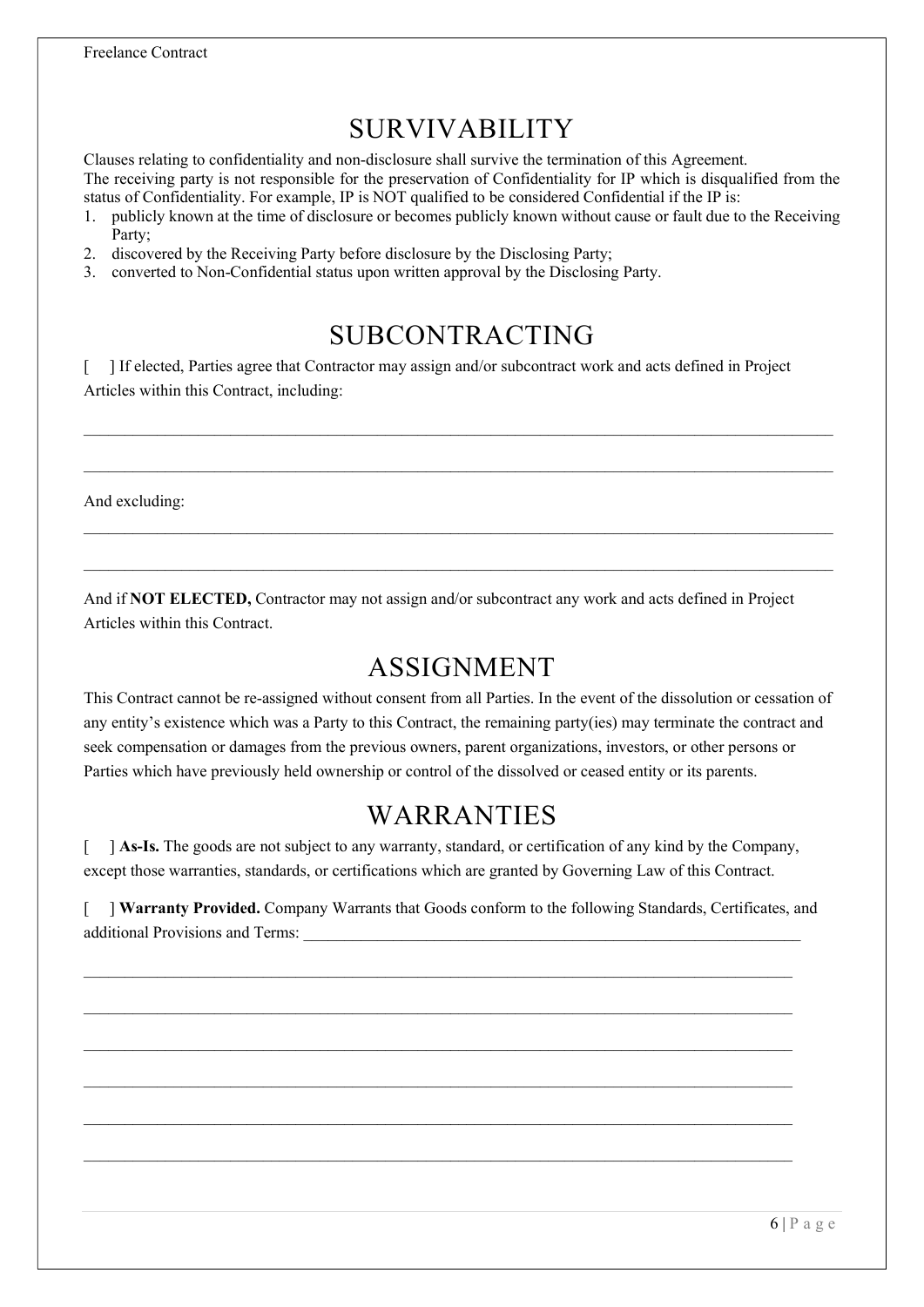## NO GUARANTEE

Parties acknowledge that the Contractor does not guarantee success or completion of the Project, or favorable result of key performance indicators, and Contractor will only make a reasonable good faith attempt to cause said success factors to be favorable.

# PRIVACY POLICY

 $\mathcal{L}_\mathcal{L} = \mathcal{L}_\mathcal{L}$ 

 $\mathcal{L}_\mathcal{L} = \mathcal{L}_\mathcal{L}$ 

 $\mathcal{L}_\mathcal{L} = \mathcal{L}_\mathcal{L}$ 

 $\mathcal{L}_\mathcal{L} = \mathcal{L}_\mathcal{L}$ 

 $\mathcal{L}_\mathcal{L} = \mathcal{L}_\mathcal{L} = \mathcal{L}_\mathcal{L} = \mathcal{L}_\mathcal{L} = \mathcal{L}_\mathcal{L} = \mathcal{L}_\mathcal{L} = \mathcal{L}_\mathcal{L} = \mathcal{L}_\mathcal{L} = \mathcal{L}_\mathcal{L} = \mathcal{L}_\mathcal{L} = \mathcal{L}_\mathcal{L} = \mathcal{L}_\mathcal{L} = \mathcal{L}_\mathcal{L} = \mathcal{L}_\mathcal{L} = \mathcal{L}_\mathcal{L} = \mathcal{L}_\mathcal{L} = \mathcal{L}_\mathcal{L}$ 

The privacy policy of the Contractor is stated here for duplicate measure:

# DISPUTE RESOLUTION

The venue for any disputes relating to or arising from the contract will be in the local jurisdiction where the Work is created. When a legal action arises from the agreement, the prevailing party shall be awarded reasonable attorney fees and court costs from the non-prevailing party.

If a dispute arises from this agreement and parties are unable to resolve their dispute, then both parties hereby agree to seek mediation prior to filing a lawsuit. Mediator(s) should be a neutral third party which is mutually agreed upon and chosen between both parties.

If either party initiates a lawsuit without attending mediation, then that party shall not be entitled to recovering attorney fees and court costs even when otherwise entitled parties agreed to seek first mediation as a solution for any disputes.

If both parties attend mediation and are unsuccessful in reaching a mutually agreeable resolution, then both parties agree to attend legally binding arbitration. In this case, the arbitrator shall be mutually agreed upon by both parties and be experienced in residential real estate law and shall include a written record of the arbitration hearing. By initialing the spaces provided in both parties agree to attend arbitration if mediation is not successful. If both parties elect this arbitration clause and one party initiates a lawsuit without attending arbitration, then that party shall not be entitled to recovering attorney's fees and court costs even when otherwise entitled. INITIALS \_\_\_\_\_\_\_ [Client] \_\_\_\_\_\_\_ [Contractor]

#### **REMEDIES**

When Conditions of Default are met, the Contractor may conduct any of the following remedies:

- 1.) Termination of the Agreement upon any notice required, and the Term will immediately become forfeited and void.
- 2.) The Contractor has the option to perform any obligation of this Agreement or Parent Agreements, on behalf of the Client, and seek redress from the Client.
- 3.) The Contractor may perform or cause to be performed collection, including hiring of collection agencies, and seek collections from the Client.

The existence of any remedy listed above does not preclude the Contractor from exercising any other remedy or specific right whether allowed by law, or provided by equity, or expressly provided for in parent Agreements.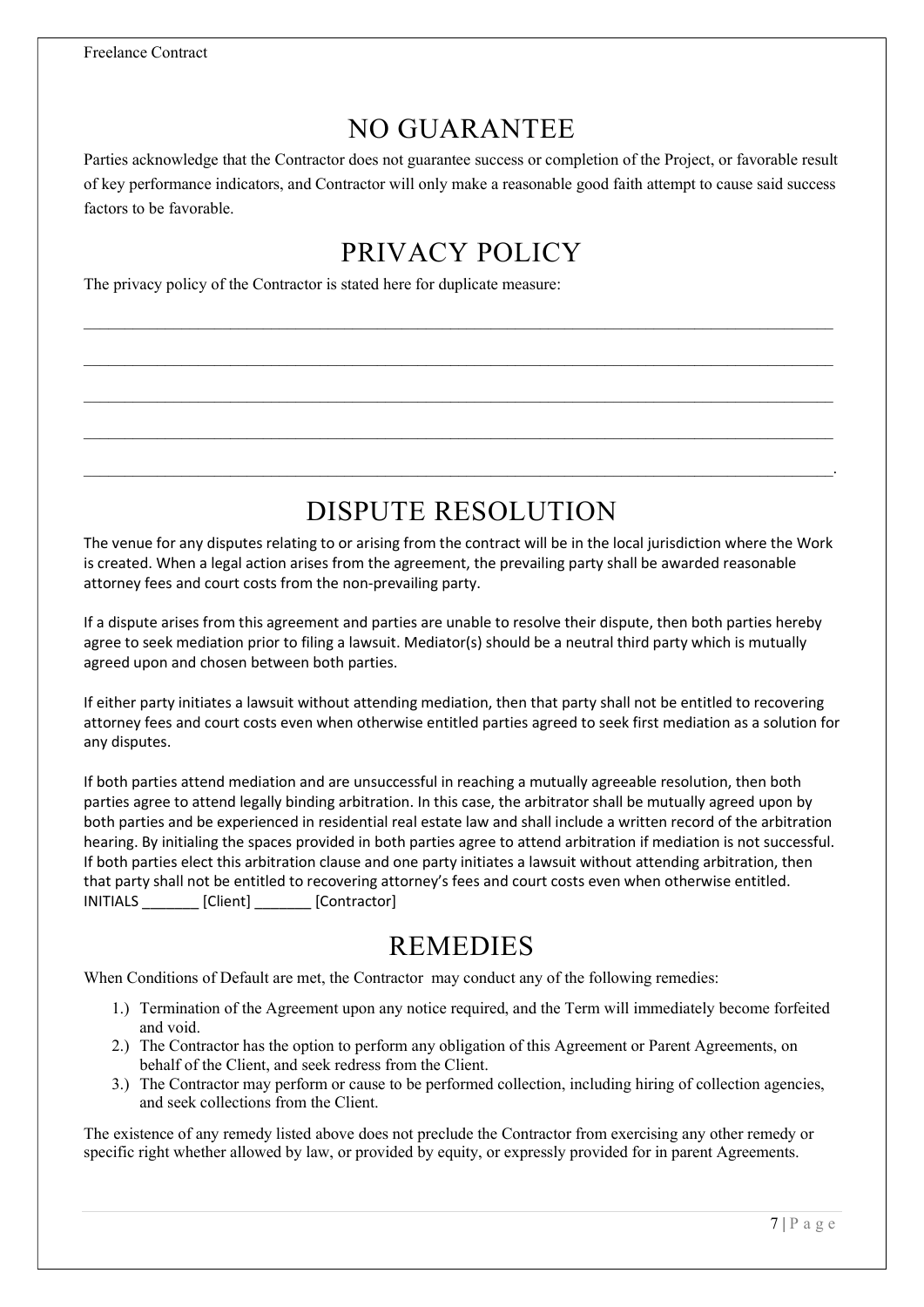$\mathcal{L}_\text{max}$  and the contract of the contract of the contract of the contract of the contract of the contract of the contract of the contract of the contract of the contract of the contract of the contract of the contrac

# COVENANT OF NON-COMPETITION.

For a period, lasting years from the Effective Date of this Agreement, the Contractor will not directly or indirectly engage in any business which competes with the Client, and [ ] If elected, the Client will not directly or indirectly engage in any business which competes with the Contractor. This covenant applies to a geographical area of  $\Box$ , and a market including transactions which may occur

Parties acknowledge that it is a material breach of this Agreement to (a) Be employed or otherwise interested in, either direct or indirect, to a business similar to that conducted by the Company, and (b) to Compete with the Company.

Trade Secrets are assets of the Company. Unless written consent of All Shareholders is obtained for the disclosure of such secrets, the disclosure of these Trade Secrets is a material breach of this Agreement. Trade secrets include but are not limited to: Technical specifications, contacts of Clients and clients, internal Corporation matters, and proprietary processes, research, communications, or intellectual property. The general prohibition of disclosure of such Trade Secrets is perpetual in term.

## COVENANT OF NON-SOLICITATION

For a period lasting years from the Effective Date of this Agreement, the Client will not indirectly or directly solicit any business to Clients with the same or similar products or services which are currently provided, or which are provided by during the effective period, by the Contractor.

## FORCE MAJEURE

Parties will NOT be deemed in breach, or to have liability, or need to perform services, if the reason of the breach, liability, or failure to perform services, is due in whole or part to: acts of God, worker strike, supplier delay or lack of availability, regulation or regulation changes, war, epidemic, weather, unavoidable accidents or any other cause outside of the control of the Contractor or Client.

# PRO RATA REBATE

[ ] Pro Rata Rebate. Any services not used, such as flat fee amounts for a fixed time period, where the termination occurs before the end of the fixed period, shall be refunded subject to the following terms and conditions:

[ ] No Rebate. Services not used or flat rates which apply to a fixed time period, where termination occurs before the end of the fixed period, will not incur a rebate. Fees are final and will not be adjusted, regardless of use of service.

 $\mathcal{L}_\mathcal{L} = \mathcal{L}_\mathcal{L}$ 

 $\mathcal{L}_\mathcal{L} = \mathcal{L}_\mathcal{L} = \mathcal{L}_\mathcal{L} = \mathcal{L}_\mathcal{L} = \mathcal{L}_\mathcal{L} = \mathcal{L}_\mathcal{L} = \mathcal{L}_\mathcal{L} = \mathcal{L}_\mathcal{L} = \mathcal{L}_\mathcal{L} = \mathcal{L}_\mathcal{L} = \mathcal{L}_\mathcal{L} = \mathcal{L}_\mathcal{L} = \mathcal{L}_\mathcal{L} = \mathcal{L}_\mathcal{L} = \mathcal{L}_\mathcal{L} = \mathcal{L}_\mathcal{L} = \mathcal{L}_\mathcal{L}$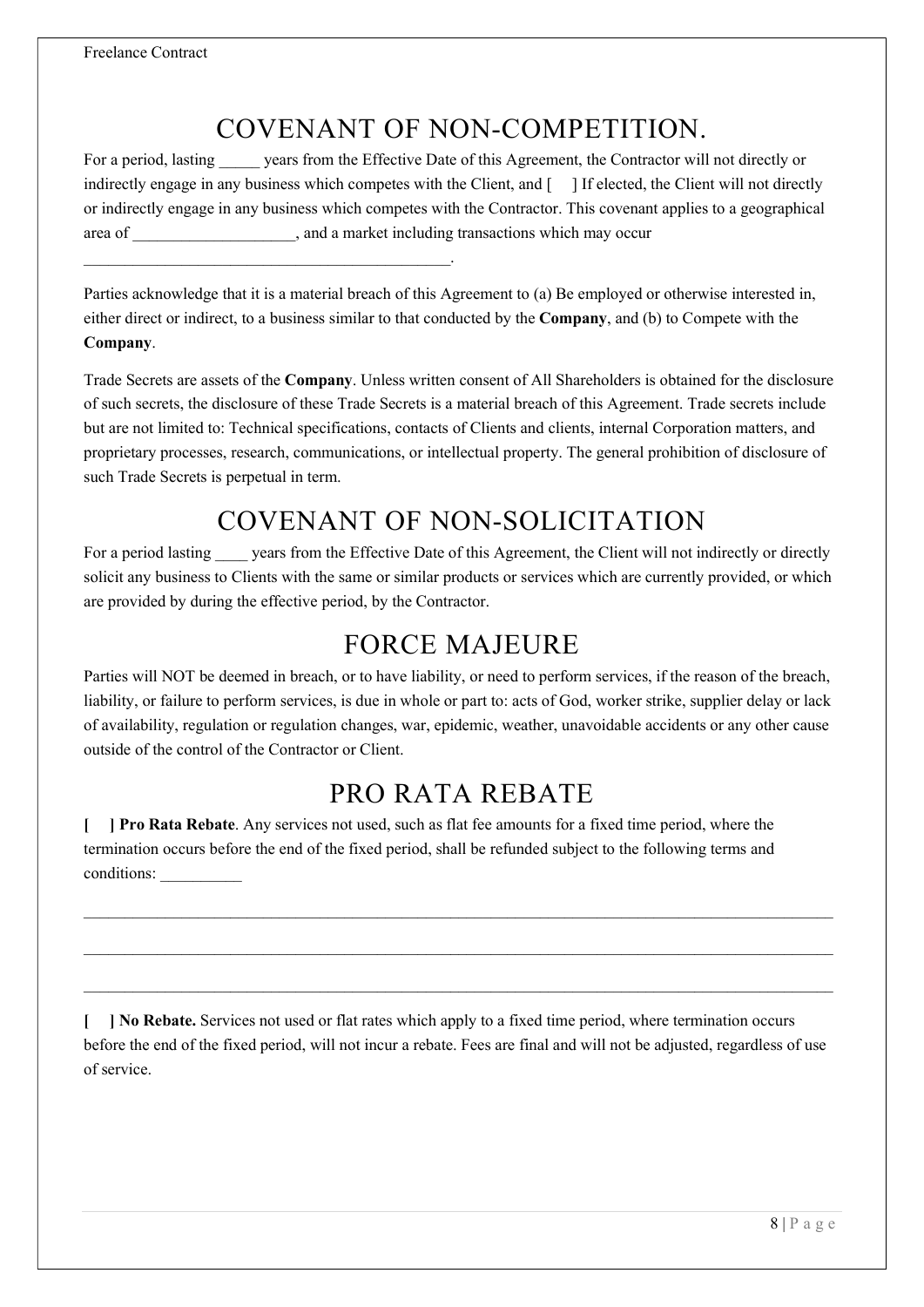# CLIENT

 $\_$  , and the set of the set of the set of the set of the set of the set of the set of the set of the set of the set of the set of the set of the set of the set of the set of the set of the set of the set of the set of th

 $\mathcal{L}_\mathcal{L} = \mathcal{L}_\mathcal{L}$ 

 $\mathcal{L}_\mathcal{L} = \mathcal{L}_\mathcal{L}$ 

The Client Agrees to Perform the Following Acts, subject to the following terms and conditions:

## INDEMNIFICATION

Client agrees to indemnify, hold harmless and inure Contractor for any damages incurred as a result of the performance of services incidental to or directly resulting from execution of terms of this Agreement. Client agrees not to seek damages or to initiate any lawsuit against Contractor, or its affiliates, relating to any terms and conditions of this contract.

#### GOVERNING LAW

This Agreement shall be executed and subject to the regulations and jurisdiction of the

. No provision of this Agreement shall be made enforceable if they cause an illegal action under the Governing Law, and Parties agree, if any provision within this Agreement is found to be unenforceable, to reduce this Agreement in the minimum amount within reason in order for the remainder of this Agreement to be enforceable.